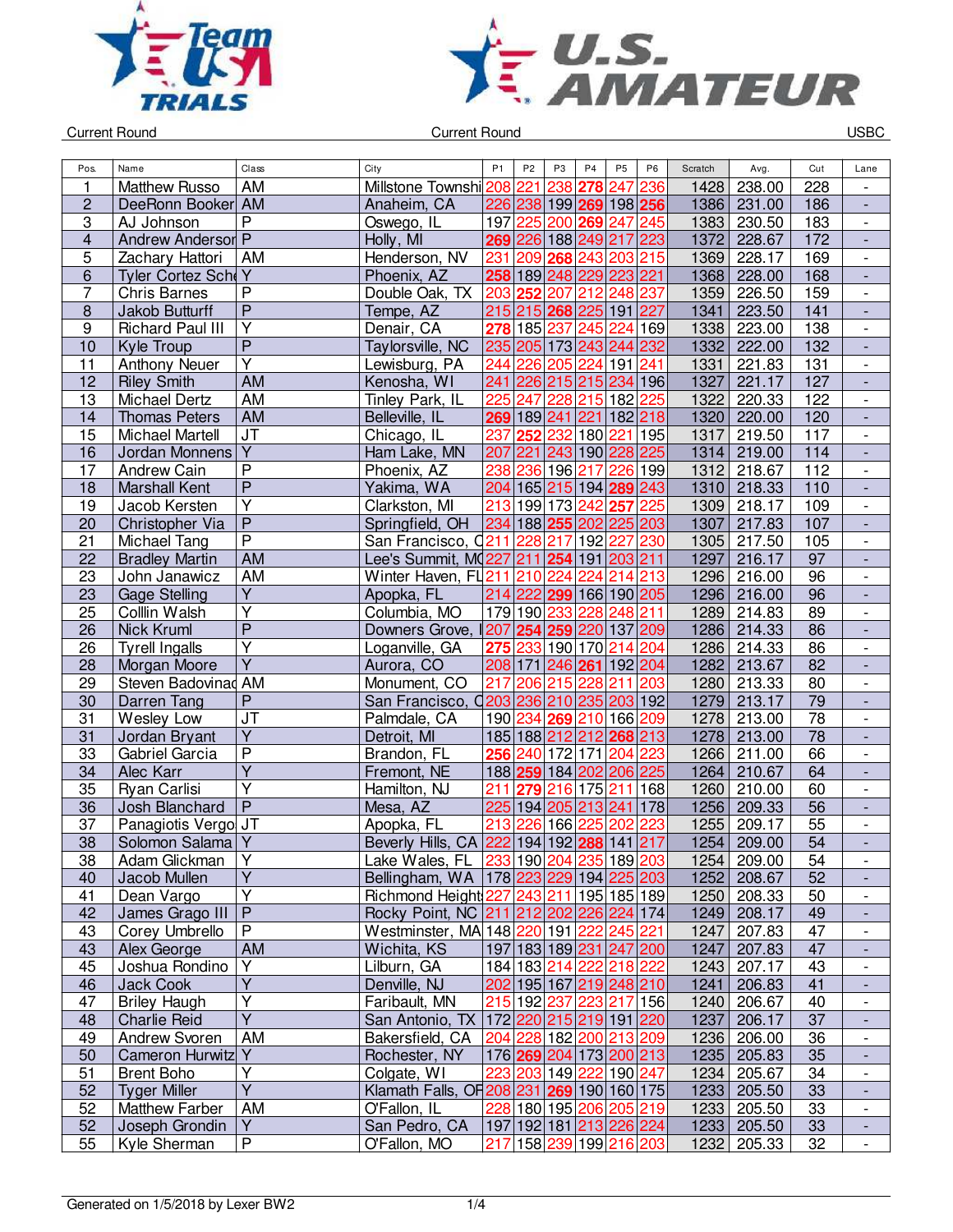



| 56<br>Andrew Lazarchid Y<br>Brick, NJ<br> 245 <br>199 168 194 204<br>1231<br>205.17<br>31<br>221<br>57<br>Y<br>153 203<br>235 212<br>1230<br>30<br>Kennon Mcfalls<br>Belmont, NC<br>205 222<br>205.00<br>$\overline{\phantom{0}}$<br>$\overline{\mathsf{Y}}$<br>$\overline{29}$<br>225 178 222<br>187 193<br>1229<br>58<br>Marc Gonzalez<br>224<br>204.83<br>Chicago, IL<br>$\frac{1}{2}$<br>$\overline{Y}$<br>189<br>236 237<br>$\overline{27}$<br>180 177<br>208<br>1227<br>59<br>Tyler Trombetta<br>Highland, IN<br>204.50<br>$\overline{\phantom{0}}$<br><b>AM</b><br>230 179 215 175<br>$\overline{26}$<br>Inver Grove Heigh 190 237<br>1226<br>60<br>Joshua Pate<br>204.33<br>$\Box$<br>Andrew Letscher Y<br>190 195 233<br>216 187 204<br>25<br>61<br>Canfield, OH<br>1225<br>204.17<br>$\blacksquare$<br>$\overline{Y}$<br>$\overline{25}$<br>61<br><b>Jakob Sisk</b><br>198 214 171 222 243 177<br>1225<br>Rossville, IN<br>204.17<br>$\blacksquare$<br>Singer Island, FL 214 190 172 244<br>63<br>AM<br>224<br>179<br>1223<br>23<br>Bryan Manno<br>203.83<br>$\overline{\phantom{0}}$<br><b>AM</b><br>235 196 187 175<br>228 202<br>1223<br>203.83<br>23<br>63<br>Zachary Vashaw<br>Deephaven, MN<br>$\frac{1}{2}$<br>$\overline{P}$<br>1222<br>$\overline{22}$<br>65<br>189 191<br>195<br>Kyle King<br>Glendale, AZ<br>231<br>215<br>203.67<br>201<br>$\frac{1}{2}$<br>Jacob Gill<br>AM<br>Albuquerque, NM 201 212 178 208 183 237<br>203.17<br>19<br>66<br>1219<br><b>AM</b><br>$\overline{19}$<br>66<br>206 169 202 193<br>Nicholas Pate<br>Inver Grove Heigh 192 257<br>1219<br>203.17<br>$\frac{1}{2}$<br>$\overline{P}$<br>$\overline{18}$<br>208 172<br>68<br>Devin Bidwell<br>Wichita, KS<br>192 201<br>228 217<br>1218<br>203.00<br>L,<br>$\overline{Y}$<br>203 193 216 191 195 220<br>1218<br>18<br>68<br>Henderson, NV<br>203.00<br>Joe Gerencser<br>$\overline{\phantom{0}}$<br><b>AM</b><br>214 177<br>$\overline{14}$<br>70<br>Vista, CA<br>225 215 206 177<br>1214<br>202.33<br><b>Kyle Andrews</b><br>$\overline{a}$<br>71<br>AM<br>205 235 192<br>13<br>186 192<br>1213<br>Ronald Davis Jr<br>Lanham, MD<br>203<br>202.17<br>$\overline{a}$<br>$\overline{Y}$<br>72<br>Great Barrington, 217<br>235 169 182 213 196<br>12<br>1212<br>202.00<br><b>Tom Hankey</b><br>$\overline{a}$<br>73<br>AM<br>170 224 185 192 192 248<br>Ryan Pastorino<br>San Diego, CA<br>1211<br>201.83<br>11<br>$\overline{\phantom{0}}$<br>$\overline{Y}$<br>$\overline{11}$<br>73<br>1211<br>Wichita, KS<br>206 265 207 190 173 170<br>201.83<br><b>Tommie Mcneal</b><br>$\qquad \qquad \blacksquare$<br>$\overline{\mathsf{Y}}$<br>$\overline{11}$<br>73<br>Altamonte Spring 177 183 184 280 185<br>1211<br>Sean Wilcox<br>202<br>201.83<br>$\overline{\phantom{0}}$<br>$\overline{8}$<br>76<br>AM<br>1208<br>Sam Cantrell<br>Roseville, CA<br>157 200 204 217<br>237 193<br>201.33<br>$\overline{\phantom{a}}$<br>$\overline{8}$<br>76<br>Christopher Wiley AM<br>199 246 182<br>1208<br>Freeport, IL<br>180 179 222<br>201.33<br>$\overline{\phantom{0}}$<br>$\overline{8}$<br>215 258 173<br>1208<br>76<br>Gregory Young J AM<br>Viera, FL<br>194 207 161<br>201.33<br>$\overline{a}$<br>$\overline{7}$<br>79<br>Y<br>165 236 190 189 212 215<br>Jordan Chavez<br>Crest Hill, IL<br>1207<br>201.17<br>$\blacksquare$<br>6<br>Westminster, CA 185 201 267 192 183 178<br>1206<br>80<br>Reynante Cabatb AM<br>201.00<br>$\blacksquare$<br>$\overline{Y}$<br>4<br>81<br>167 192 186 201<br>256<br>200.67<br><b>Blake Earnest</b><br>Wood River, NE<br>202<br>1204<br>$\frac{1}{2}$<br>$\overline{Y}$<br>$\overline{1}$<br>225 179 186 215 207 189<br>82<br><b>Collin Smith</b><br>Salem, IL<br>1201<br>200.17<br>$\frac{1}{2}$<br>$\overline{P}$<br>St Paul, MN<br>202<br>181<br>237<br>192 195 193<br>1200<br>$\pmb{0}$<br>83<br>AJ Chapman<br>200.00<br>$\overline{\phantom{0}}$<br>$-2$<br>232 175 187<br>221<br>213 170<br>1198<br>84<br>Christopher Hefn AM<br>Redondo Beach,<br>199.67<br>$\overline{\phantom{a}}$<br>$-4$<br>85<br>198 165 204 199 202<br>1196<br>Charles Vashaw<br>AM<br>Deephaven, MN<br>228<br>199.33<br>$\overline{\phantom{0}}$<br>$-6$<br>Adam Zimmermal Y<br>233 230 214<br>86<br>Deer Park, NY<br>156 178 183<br>1194<br>199.00<br>$\overline{a}$<br>$\overline{\mathsf{P}}$<br>$-7$<br>87<br>180 224<br>232<br>185 147<br>225<br>1193<br>198.83<br><b>Myles Duty</b><br>Modesto, CA<br>$\overline{\phantom{0}}$<br>$-7$<br><b>Brandon Campbe Y</b><br>Clinton, SC<br>204 244<br>192 217 158<br>1193<br>198.83<br>87<br>178<br>$\qquad \qquad \blacksquare$<br>$\overline{Y}$<br>$-\frac{1}{\alpha}$<br>191 189<br>232<br>208 189 183<br>1192<br>89<br><b>Brennan Haugh</b><br>Faribault, MN<br>198.67<br>$\blacksquare$<br>$-12$<br>AM<br>204 188 249 179 171 197<br>1188<br>198.00<br>90<br>Kyler McDonald<br>Vandalia, OH<br>$\Box$<br>$\overline{Y}$<br>189 200<br>195 189 200<br>197.67<br>$-14$<br>91<br>Hunter Machin<br>Dundalk, MD<br>213<br>1186<br>$\overline{\phantom{a}}$<br>$\overline{\mathsf{P}}$<br>$\overline{211}$<br>92<br>168 150 198 257<br>1185<br>Stephen Hahn<br>Ashburn, VA<br>201<br>197.50<br>$-15$<br>$\overline{\phantom{a}}$<br>218 154<br>203 173<br>93<br>AM<br>222 214<br>Jacob Klein<br>East Islip, NY<br>1184<br>197.33<br>$-16$<br>93<br>Bryan Hahlen<br>Greenwood, SC   230   221   148   230   176   179  <br>1184   197.33<br>-16<br>٠<br>95<br>151 234 171 254 191 182<br>$-17$<br>Thorsten Przychd AM<br>Sebring, FL<br>1183 197.17<br>Y<br>96<br>Mason Moore<br>Aurora, CO<br>183 197 169 223 171 234<br>1177 196.17<br>$-23$<br>$\overline{a}$<br>Y<br>183 159 223 222 212 177<br>Saegertown, PA<br>$-24$<br>97<br>Nick Archacki<br>1176 196.00<br>$\overline{\phantom{0}}$<br>$\overline{Y}$<br>156 164 172 265 193 224<br>195.67<br>$-26$<br>98<br>Eli Denmead<br>Fremont, CA<br>1174<br>$\overline{Y}$<br>East Northport, N213 164 233 179 138 246<br>$-27$<br>Connor Egan<br>1173 195.50<br>99<br>$\blacksquare$<br>Donovan Thomas Y<br>191 204 181 203 194 199<br>100<br>Longmont, CO<br>1172 195.33<br>$-28$<br>$\overline{\phantom{a}}$<br>Elmwood Park, IL 212 169 185 181 190 233<br>Tim Smolen<br>AM<br>1170 195.00<br>$-30$<br>101<br>$\overline{a}$<br><b>Timothy Gruendle AM</b><br>St. Louis, MO<br>170 214 182 235 156 213<br>1170 195.00<br>$-30$<br>101<br>$\overline{\phantom{a}}$<br>Casey Cohagan<br>Fairport Harbor, $\left(\frac{207}{187}, \frac{206}{206}, \frac{180}{184}\right)$<br>1170 195.00<br>101<br>AM<br>$-30$<br>$\overline{\phantom{0}}$<br>209 146 181 222 228 183<br>$-31$<br>104<br>Perry Crowell IV<br>AM<br>Hoquiam, WA<br>1169 194.83<br>۰<br>Y<br>105<br><b>Wyatt Smith</b><br>Cape Coral, FL<br>212 172 193 213 227 151<br>$-32$<br>1168 194.67<br>$\qquad \qquad -$<br>$\overline{Y}$<br>Bolingbrook, IL<br>188 166 201 169 209 235<br>$-32$<br>105<br>Alex Acosta<br>1168 194.67<br>$\overline{\phantom{a}}$<br>Y<br>Connell Kelleher<br>184 181 224 195 170 211<br>$-35$<br>107<br>Chicago, IL<br>1165 194.17<br>$\overline{\phantom{0}}$<br><b>Ryan Winters</b><br><b>JT</b><br>Livonia, MI<br>187 235 191 183 191 178<br>1165 194.17<br>$-35$<br>107<br>215 165 156 224 211 191<br>Aiea, HI<br>1162 193.67<br>$-38$<br>109<br>Jacob Fukuyama AM<br>$\overline{\phantom{0}}$<br>Y<br>Westborough, M4193 185 146 230 213 194<br>110<br><b>Andrew Hall</b><br>1161 193.50<br>$-39$<br>÷, | Pos. | Name | Class | City | P <sub>1</sub> | P <sub>2</sub> | P3 | P4 | <b>P5</b> | P <sub>6</sub> | Scratch | Avg. | Cut | Lane |
|------------------------------------------------------------------------------------------------------------------------------------------------------------------------------------------------------------------------------------------------------------------------------------------------------------------------------------------------------------------------------------------------------------------------------------------------------------------------------------------------------------------------------------------------------------------------------------------------------------------------------------------------------------------------------------------------------------------------------------------------------------------------------------------------------------------------------------------------------------------------------------------------------------------------------------------------------------------------------------------------------------------------------------------------------------------------------------------------------------------------------------------------------------------------------------------------------------------------------------------------------------------------------------------------------------------------------------------------------------------------------------------------------------------------------------------------------------------------------------------------------------------------------------------------------------------------------------------------------------------------------------------------------------------------------------------------------------------------------------------------------------------------------------------------------------------------------------------------------------------------------------------------------------------------------------------------------------------------------------------------------------------------------------------------------------------------------------------------------------------------------------------------------------------------------------------------------------------------------------------------------------------------------------------------------------------------------------------------------------------------------------------------------------------------------------------------------------------------------------------------------------------------------------------------------------------------------------------------------------------------------------------------------------------------------------------------------------------------------------------------------------------------------------------------------------------------------------------------------------------------------------------------------------------------------------------------------------------------------------------------------------------------------------------------------------------------------------------------------------------------------------------------------------------------------------------------------------------------------------------------------------------------------------------------------------------------------------------------------------------------------------------------------------------------------------------------------------------------------------------------------------------------------------------------------------------------------------------------------------------------------------------------------------------------------------------------------------------------------------------------------------------------------------------------------------------------------------------------------------------------------------------------------------------------------------------------------------------------------------------------------------------------------------------------------------------------------------------------------------------------------------------------------------------------------------------------------------------------------------------------------------------------------------------------------------------------------------------------------------------------------------------------------------------------------------------------------------------------------------------------------------------------------------------------------------------------------------------------------------------------------------------------------------------------------------------------------------------------------------------------------------------------------------------------------------------------------------------------------------------------------------------------------------------------------------------------------------------------------------------------------------------------------------------------------------------------------------------------------------------------------------------------------------------------------------------------------------------------------------------------------------------------------------------------------------------------------------------------------------------------------------------------------------------------------------------------------------------------------------------------------------------------------------------------------------------------------------------------------------------------------------------------------------------------------------------------------------------------------------------------------------------------------------------------------------------------------------------------------------------------------------------------------------------------------------------------------------------------------------------------------------------------------------------------------------------------------------------------------------------------------------------------------------------------------------------------------------------------------------------------------------------------------------------------------------------------------------------------------------------------------------------------------------------------------------------------------------------------------------------------------------------------------------------------------------------------------------------------------------------------------------------------------------------------------------------------------------------------------------------------------------------------------------------------------------------------------------------------------------------------------------------------------------------------------------------------------------------------------------------------------------------------------------------------------------------------------------------------------------------------------------------------------------------------------------------------------------------------------------------------------------------------------------------------------------------------------------------------------------------------------------------------------------------------|------|------|-------|------|----------------|----------------|----|----|-----------|----------------|---------|------|-----|------|
|                                                                                                                                                                                                                                                                                                                                                                                                                                                                                                                                                                                                                                                                                                                                                                                                                                                                                                                                                                                                                                                                                                                                                                                                                                                                                                                                                                                                                                                                                                                                                                                                                                                                                                                                                                                                                                                                                                                                                                                                                                                                                                                                                                                                                                                                                                                                                                                                                                                                                                                                                                                                                                                                                                                                                                                                                                                                                                                                                                                                                                                                                                                                                                                                                                                                                                                                                                                                                                                                                                                                                                                                                                                                                                                                                                                                                                                                                                                                                                                                                                                                                                                                                                                                                                                                                                                                                                                                                                                                                                                                                                                                                                                                                                                                                                                                                                                                                                                                                                                                                                                                                                                                                                                                                                                                                                                                                                                                                                                                                                                                                                                                                                                                                                                                                                                                                                                                                                                                                                                                                                                                                                                                                                                                                                                                                                                                                                                                                                                                                                                                                                                                                                                                                                                                                                                                                                                                                                                                                                                                                                                                                                                                                                                                                                                                                                                                                                                                                        |      |      |       |      |                |                |    |    |           |                |         |      |     |      |
|                                                                                                                                                                                                                                                                                                                                                                                                                                                                                                                                                                                                                                                                                                                                                                                                                                                                                                                                                                                                                                                                                                                                                                                                                                                                                                                                                                                                                                                                                                                                                                                                                                                                                                                                                                                                                                                                                                                                                                                                                                                                                                                                                                                                                                                                                                                                                                                                                                                                                                                                                                                                                                                                                                                                                                                                                                                                                                                                                                                                                                                                                                                                                                                                                                                                                                                                                                                                                                                                                                                                                                                                                                                                                                                                                                                                                                                                                                                                                                                                                                                                                                                                                                                                                                                                                                                                                                                                                                                                                                                                                                                                                                                                                                                                                                                                                                                                                                                                                                                                                                                                                                                                                                                                                                                                                                                                                                                                                                                                                                                                                                                                                                                                                                                                                                                                                                                                                                                                                                                                                                                                                                                                                                                                                                                                                                                                                                                                                                                                                                                                                                                                                                                                                                                                                                                                                                                                                                                                                                                                                                                                                                                                                                                                                                                                                                                                                                                                                        |      |      |       |      |                |                |    |    |           |                |         |      |     |      |
|                                                                                                                                                                                                                                                                                                                                                                                                                                                                                                                                                                                                                                                                                                                                                                                                                                                                                                                                                                                                                                                                                                                                                                                                                                                                                                                                                                                                                                                                                                                                                                                                                                                                                                                                                                                                                                                                                                                                                                                                                                                                                                                                                                                                                                                                                                                                                                                                                                                                                                                                                                                                                                                                                                                                                                                                                                                                                                                                                                                                                                                                                                                                                                                                                                                                                                                                                                                                                                                                                                                                                                                                                                                                                                                                                                                                                                                                                                                                                                                                                                                                                                                                                                                                                                                                                                                                                                                                                                                                                                                                                                                                                                                                                                                                                                                                                                                                                                                                                                                                                                                                                                                                                                                                                                                                                                                                                                                                                                                                                                                                                                                                                                                                                                                                                                                                                                                                                                                                                                                                                                                                                                                                                                                                                                                                                                                                                                                                                                                                                                                                                                                                                                                                                                                                                                                                                                                                                                                                                                                                                                                                                                                                                                                                                                                                                                                                                                                                                        |      |      |       |      |                |                |    |    |           |                |         |      |     |      |
|                                                                                                                                                                                                                                                                                                                                                                                                                                                                                                                                                                                                                                                                                                                                                                                                                                                                                                                                                                                                                                                                                                                                                                                                                                                                                                                                                                                                                                                                                                                                                                                                                                                                                                                                                                                                                                                                                                                                                                                                                                                                                                                                                                                                                                                                                                                                                                                                                                                                                                                                                                                                                                                                                                                                                                                                                                                                                                                                                                                                                                                                                                                                                                                                                                                                                                                                                                                                                                                                                                                                                                                                                                                                                                                                                                                                                                                                                                                                                                                                                                                                                                                                                                                                                                                                                                                                                                                                                                                                                                                                                                                                                                                                                                                                                                                                                                                                                                                                                                                                                                                                                                                                                                                                                                                                                                                                                                                                                                                                                                                                                                                                                                                                                                                                                                                                                                                                                                                                                                                                                                                                                                                                                                                                                                                                                                                                                                                                                                                                                                                                                                                                                                                                                                                                                                                                                                                                                                                                                                                                                                                                                                                                                                                                                                                                                                                                                                                                                        |      |      |       |      |                |                |    |    |           |                |         |      |     |      |
|                                                                                                                                                                                                                                                                                                                                                                                                                                                                                                                                                                                                                                                                                                                                                                                                                                                                                                                                                                                                                                                                                                                                                                                                                                                                                                                                                                                                                                                                                                                                                                                                                                                                                                                                                                                                                                                                                                                                                                                                                                                                                                                                                                                                                                                                                                                                                                                                                                                                                                                                                                                                                                                                                                                                                                                                                                                                                                                                                                                                                                                                                                                                                                                                                                                                                                                                                                                                                                                                                                                                                                                                                                                                                                                                                                                                                                                                                                                                                                                                                                                                                                                                                                                                                                                                                                                                                                                                                                                                                                                                                                                                                                                                                                                                                                                                                                                                                                                                                                                                                                                                                                                                                                                                                                                                                                                                                                                                                                                                                                                                                                                                                                                                                                                                                                                                                                                                                                                                                                                                                                                                                                                                                                                                                                                                                                                                                                                                                                                                                                                                                                                                                                                                                                                                                                                                                                                                                                                                                                                                                                                                                                                                                                                                                                                                                                                                                                                                                        |      |      |       |      |                |                |    |    |           |                |         |      |     |      |
|                                                                                                                                                                                                                                                                                                                                                                                                                                                                                                                                                                                                                                                                                                                                                                                                                                                                                                                                                                                                                                                                                                                                                                                                                                                                                                                                                                                                                                                                                                                                                                                                                                                                                                                                                                                                                                                                                                                                                                                                                                                                                                                                                                                                                                                                                                                                                                                                                                                                                                                                                                                                                                                                                                                                                                                                                                                                                                                                                                                                                                                                                                                                                                                                                                                                                                                                                                                                                                                                                                                                                                                                                                                                                                                                                                                                                                                                                                                                                                                                                                                                                                                                                                                                                                                                                                                                                                                                                                                                                                                                                                                                                                                                                                                                                                                                                                                                                                                                                                                                                                                                                                                                                                                                                                                                                                                                                                                                                                                                                                                                                                                                                                                                                                                                                                                                                                                                                                                                                                                                                                                                                                                                                                                                                                                                                                                                                                                                                                                                                                                                                                                                                                                                                                                                                                                                                                                                                                                                                                                                                                                                                                                                                                                                                                                                                                                                                                                                                        |      |      |       |      |                |                |    |    |           |                |         |      |     |      |
|                                                                                                                                                                                                                                                                                                                                                                                                                                                                                                                                                                                                                                                                                                                                                                                                                                                                                                                                                                                                                                                                                                                                                                                                                                                                                                                                                                                                                                                                                                                                                                                                                                                                                                                                                                                                                                                                                                                                                                                                                                                                                                                                                                                                                                                                                                                                                                                                                                                                                                                                                                                                                                                                                                                                                                                                                                                                                                                                                                                                                                                                                                                                                                                                                                                                                                                                                                                                                                                                                                                                                                                                                                                                                                                                                                                                                                                                                                                                                                                                                                                                                                                                                                                                                                                                                                                                                                                                                                                                                                                                                                                                                                                                                                                                                                                                                                                                                                                                                                                                                                                                                                                                                                                                                                                                                                                                                                                                                                                                                                                                                                                                                                                                                                                                                                                                                                                                                                                                                                                                                                                                                                                                                                                                                                                                                                                                                                                                                                                                                                                                                                                                                                                                                                                                                                                                                                                                                                                                                                                                                                                                                                                                                                                                                                                                                                                                                                                                                        |      |      |       |      |                |                |    |    |           |                |         |      |     |      |
|                                                                                                                                                                                                                                                                                                                                                                                                                                                                                                                                                                                                                                                                                                                                                                                                                                                                                                                                                                                                                                                                                                                                                                                                                                                                                                                                                                                                                                                                                                                                                                                                                                                                                                                                                                                                                                                                                                                                                                                                                                                                                                                                                                                                                                                                                                                                                                                                                                                                                                                                                                                                                                                                                                                                                                                                                                                                                                                                                                                                                                                                                                                                                                                                                                                                                                                                                                                                                                                                                                                                                                                                                                                                                                                                                                                                                                                                                                                                                                                                                                                                                                                                                                                                                                                                                                                                                                                                                                                                                                                                                                                                                                                                                                                                                                                                                                                                                                                                                                                                                                                                                                                                                                                                                                                                                                                                                                                                                                                                                                                                                                                                                                                                                                                                                                                                                                                                                                                                                                                                                                                                                                                                                                                                                                                                                                                                                                                                                                                                                                                                                                                                                                                                                                                                                                                                                                                                                                                                                                                                                                                                                                                                                                                                                                                                                                                                                                                                                        |      |      |       |      |                |                |    |    |           |                |         |      |     |      |
|                                                                                                                                                                                                                                                                                                                                                                                                                                                                                                                                                                                                                                                                                                                                                                                                                                                                                                                                                                                                                                                                                                                                                                                                                                                                                                                                                                                                                                                                                                                                                                                                                                                                                                                                                                                                                                                                                                                                                                                                                                                                                                                                                                                                                                                                                                                                                                                                                                                                                                                                                                                                                                                                                                                                                                                                                                                                                                                                                                                                                                                                                                                                                                                                                                                                                                                                                                                                                                                                                                                                                                                                                                                                                                                                                                                                                                                                                                                                                                                                                                                                                                                                                                                                                                                                                                                                                                                                                                                                                                                                                                                                                                                                                                                                                                                                                                                                                                                                                                                                                                                                                                                                                                                                                                                                                                                                                                                                                                                                                                                                                                                                                                                                                                                                                                                                                                                                                                                                                                                                                                                                                                                                                                                                                                                                                                                                                                                                                                                                                                                                                                                                                                                                                                                                                                                                                                                                                                                                                                                                                                                                                                                                                                                                                                                                                                                                                                                                                        |      |      |       |      |                |                |    |    |           |                |         |      |     |      |
|                                                                                                                                                                                                                                                                                                                                                                                                                                                                                                                                                                                                                                                                                                                                                                                                                                                                                                                                                                                                                                                                                                                                                                                                                                                                                                                                                                                                                                                                                                                                                                                                                                                                                                                                                                                                                                                                                                                                                                                                                                                                                                                                                                                                                                                                                                                                                                                                                                                                                                                                                                                                                                                                                                                                                                                                                                                                                                                                                                                                                                                                                                                                                                                                                                                                                                                                                                                                                                                                                                                                                                                                                                                                                                                                                                                                                                                                                                                                                                                                                                                                                                                                                                                                                                                                                                                                                                                                                                                                                                                                                                                                                                                                                                                                                                                                                                                                                                                                                                                                                                                                                                                                                                                                                                                                                                                                                                                                                                                                                                                                                                                                                                                                                                                                                                                                                                                                                                                                                                                                                                                                                                                                                                                                                                                                                                                                                                                                                                                                                                                                                                                                                                                                                                                                                                                                                                                                                                                                                                                                                                                                                                                                                                                                                                                                                                                                                                                                                        |      |      |       |      |                |                |    |    |           |                |         |      |     |      |
|                                                                                                                                                                                                                                                                                                                                                                                                                                                                                                                                                                                                                                                                                                                                                                                                                                                                                                                                                                                                                                                                                                                                                                                                                                                                                                                                                                                                                                                                                                                                                                                                                                                                                                                                                                                                                                                                                                                                                                                                                                                                                                                                                                                                                                                                                                                                                                                                                                                                                                                                                                                                                                                                                                                                                                                                                                                                                                                                                                                                                                                                                                                                                                                                                                                                                                                                                                                                                                                                                                                                                                                                                                                                                                                                                                                                                                                                                                                                                                                                                                                                                                                                                                                                                                                                                                                                                                                                                                                                                                                                                                                                                                                                                                                                                                                                                                                                                                                                                                                                                                                                                                                                                                                                                                                                                                                                                                                                                                                                                                                                                                                                                                                                                                                                                                                                                                                                                                                                                                                                                                                                                                                                                                                                                                                                                                                                                                                                                                                                                                                                                                                                                                                                                                                                                                                                                                                                                                                                                                                                                                                                                                                                                                                                                                                                                                                                                                                                                        |      |      |       |      |                |                |    |    |           |                |         |      |     |      |
|                                                                                                                                                                                                                                                                                                                                                                                                                                                                                                                                                                                                                                                                                                                                                                                                                                                                                                                                                                                                                                                                                                                                                                                                                                                                                                                                                                                                                                                                                                                                                                                                                                                                                                                                                                                                                                                                                                                                                                                                                                                                                                                                                                                                                                                                                                                                                                                                                                                                                                                                                                                                                                                                                                                                                                                                                                                                                                                                                                                                                                                                                                                                                                                                                                                                                                                                                                                                                                                                                                                                                                                                                                                                                                                                                                                                                                                                                                                                                                                                                                                                                                                                                                                                                                                                                                                                                                                                                                                                                                                                                                                                                                                                                                                                                                                                                                                                                                                                                                                                                                                                                                                                                                                                                                                                                                                                                                                                                                                                                                                                                                                                                                                                                                                                                                                                                                                                                                                                                                                                                                                                                                                                                                                                                                                                                                                                                                                                                                                                                                                                                                                                                                                                                                                                                                                                                                                                                                                                                                                                                                                                                                                                                                                                                                                                                                                                                                                                                        |      |      |       |      |                |                |    |    |           |                |         |      |     |      |
|                                                                                                                                                                                                                                                                                                                                                                                                                                                                                                                                                                                                                                                                                                                                                                                                                                                                                                                                                                                                                                                                                                                                                                                                                                                                                                                                                                                                                                                                                                                                                                                                                                                                                                                                                                                                                                                                                                                                                                                                                                                                                                                                                                                                                                                                                                                                                                                                                                                                                                                                                                                                                                                                                                                                                                                                                                                                                                                                                                                                                                                                                                                                                                                                                                                                                                                                                                                                                                                                                                                                                                                                                                                                                                                                                                                                                                                                                                                                                                                                                                                                                                                                                                                                                                                                                                                                                                                                                                                                                                                                                                                                                                                                                                                                                                                                                                                                                                                                                                                                                                                                                                                                                                                                                                                                                                                                                                                                                                                                                                                                                                                                                                                                                                                                                                                                                                                                                                                                                                                                                                                                                                                                                                                                                                                                                                                                                                                                                                                                                                                                                                                                                                                                                                                                                                                                                                                                                                                                                                                                                                                                                                                                                                                                                                                                                                                                                                                                                        |      |      |       |      |                |                |    |    |           |                |         |      |     |      |
|                                                                                                                                                                                                                                                                                                                                                                                                                                                                                                                                                                                                                                                                                                                                                                                                                                                                                                                                                                                                                                                                                                                                                                                                                                                                                                                                                                                                                                                                                                                                                                                                                                                                                                                                                                                                                                                                                                                                                                                                                                                                                                                                                                                                                                                                                                                                                                                                                                                                                                                                                                                                                                                                                                                                                                                                                                                                                                                                                                                                                                                                                                                                                                                                                                                                                                                                                                                                                                                                                                                                                                                                                                                                                                                                                                                                                                                                                                                                                                                                                                                                                                                                                                                                                                                                                                                                                                                                                                                                                                                                                                                                                                                                                                                                                                                                                                                                                                                                                                                                                                                                                                                                                                                                                                                                                                                                                                                                                                                                                                                                                                                                                                                                                                                                                                                                                                                                                                                                                                                                                                                                                                                                                                                                                                                                                                                                                                                                                                                                                                                                                                                                                                                                                                                                                                                                                                                                                                                                                                                                                                                                                                                                                                                                                                                                                                                                                                                                                        |      |      |       |      |                |                |    |    |           |                |         |      |     |      |
|                                                                                                                                                                                                                                                                                                                                                                                                                                                                                                                                                                                                                                                                                                                                                                                                                                                                                                                                                                                                                                                                                                                                                                                                                                                                                                                                                                                                                                                                                                                                                                                                                                                                                                                                                                                                                                                                                                                                                                                                                                                                                                                                                                                                                                                                                                                                                                                                                                                                                                                                                                                                                                                                                                                                                                                                                                                                                                                                                                                                                                                                                                                                                                                                                                                                                                                                                                                                                                                                                                                                                                                                                                                                                                                                                                                                                                                                                                                                                                                                                                                                                                                                                                                                                                                                                                                                                                                                                                                                                                                                                                                                                                                                                                                                                                                                                                                                                                                                                                                                                                                                                                                                                                                                                                                                                                                                                                                                                                                                                                                                                                                                                                                                                                                                                                                                                                                                                                                                                                                                                                                                                                                                                                                                                                                                                                                                                                                                                                                                                                                                                                                                                                                                                                                                                                                                                                                                                                                                                                                                                                                                                                                                                                                                                                                                                                                                                                                                                        |      |      |       |      |                |                |    |    |           |                |         |      |     |      |
|                                                                                                                                                                                                                                                                                                                                                                                                                                                                                                                                                                                                                                                                                                                                                                                                                                                                                                                                                                                                                                                                                                                                                                                                                                                                                                                                                                                                                                                                                                                                                                                                                                                                                                                                                                                                                                                                                                                                                                                                                                                                                                                                                                                                                                                                                                                                                                                                                                                                                                                                                                                                                                                                                                                                                                                                                                                                                                                                                                                                                                                                                                                                                                                                                                                                                                                                                                                                                                                                                                                                                                                                                                                                                                                                                                                                                                                                                                                                                                                                                                                                                                                                                                                                                                                                                                                                                                                                                                                                                                                                                                                                                                                                                                                                                                                                                                                                                                                                                                                                                                                                                                                                                                                                                                                                                                                                                                                                                                                                                                                                                                                                                                                                                                                                                                                                                                                                                                                                                                                                                                                                                                                                                                                                                                                                                                                                                                                                                                                                                                                                                                                                                                                                                                                                                                                                                                                                                                                                                                                                                                                                                                                                                                                                                                                                                                                                                                                                                        |      |      |       |      |                |                |    |    |           |                |         |      |     |      |
|                                                                                                                                                                                                                                                                                                                                                                                                                                                                                                                                                                                                                                                                                                                                                                                                                                                                                                                                                                                                                                                                                                                                                                                                                                                                                                                                                                                                                                                                                                                                                                                                                                                                                                                                                                                                                                                                                                                                                                                                                                                                                                                                                                                                                                                                                                                                                                                                                                                                                                                                                                                                                                                                                                                                                                                                                                                                                                                                                                                                                                                                                                                                                                                                                                                                                                                                                                                                                                                                                                                                                                                                                                                                                                                                                                                                                                                                                                                                                                                                                                                                                                                                                                                                                                                                                                                                                                                                                                                                                                                                                                                                                                                                                                                                                                                                                                                                                                                                                                                                                                                                                                                                                                                                                                                                                                                                                                                                                                                                                                                                                                                                                                                                                                                                                                                                                                                                                                                                                                                                                                                                                                                                                                                                                                                                                                                                                                                                                                                                                                                                                                                                                                                                                                                                                                                                                                                                                                                                                                                                                                                                                                                                                                                                                                                                                                                                                                                                                        |      |      |       |      |                |                |    |    |           |                |         |      |     |      |
|                                                                                                                                                                                                                                                                                                                                                                                                                                                                                                                                                                                                                                                                                                                                                                                                                                                                                                                                                                                                                                                                                                                                                                                                                                                                                                                                                                                                                                                                                                                                                                                                                                                                                                                                                                                                                                                                                                                                                                                                                                                                                                                                                                                                                                                                                                                                                                                                                                                                                                                                                                                                                                                                                                                                                                                                                                                                                                                                                                                                                                                                                                                                                                                                                                                                                                                                                                                                                                                                                                                                                                                                                                                                                                                                                                                                                                                                                                                                                                                                                                                                                                                                                                                                                                                                                                                                                                                                                                                                                                                                                                                                                                                                                                                                                                                                                                                                                                                                                                                                                                                                                                                                                                                                                                                                                                                                                                                                                                                                                                                                                                                                                                                                                                                                                                                                                                                                                                                                                                                                                                                                                                                                                                                                                                                                                                                                                                                                                                                                                                                                                                                                                                                                                                                                                                                                                                                                                                                                                                                                                                                                                                                                                                                                                                                                                                                                                                                                                        |      |      |       |      |                |                |    |    |           |                |         |      |     |      |
|                                                                                                                                                                                                                                                                                                                                                                                                                                                                                                                                                                                                                                                                                                                                                                                                                                                                                                                                                                                                                                                                                                                                                                                                                                                                                                                                                                                                                                                                                                                                                                                                                                                                                                                                                                                                                                                                                                                                                                                                                                                                                                                                                                                                                                                                                                                                                                                                                                                                                                                                                                                                                                                                                                                                                                                                                                                                                                                                                                                                                                                                                                                                                                                                                                                                                                                                                                                                                                                                                                                                                                                                                                                                                                                                                                                                                                                                                                                                                                                                                                                                                                                                                                                                                                                                                                                                                                                                                                                                                                                                                                                                                                                                                                                                                                                                                                                                                                                                                                                                                                                                                                                                                                                                                                                                                                                                                                                                                                                                                                                                                                                                                                                                                                                                                                                                                                                                                                                                                                                                                                                                                                                                                                                                                                                                                                                                                                                                                                                                                                                                                                                                                                                                                                                                                                                                                                                                                                                                                                                                                                                                                                                                                                                                                                                                                                                                                                                                                        |      |      |       |      |                |                |    |    |           |                |         |      |     |      |
|                                                                                                                                                                                                                                                                                                                                                                                                                                                                                                                                                                                                                                                                                                                                                                                                                                                                                                                                                                                                                                                                                                                                                                                                                                                                                                                                                                                                                                                                                                                                                                                                                                                                                                                                                                                                                                                                                                                                                                                                                                                                                                                                                                                                                                                                                                                                                                                                                                                                                                                                                                                                                                                                                                                                                                                                                                                                                                                                                                                                                                                                                                                                                                                                                                                                                                                                                                                                                                                                                                                                                                                                                                                                                                                                                                                                                                                                                                                                                                                                                                                                                                                                                                                                                                                                                                                                                                                                                                                                                                                                                                                                                                                                                                                                                                                                                                                                                                                                                                                                                                                                                                                                                                                                                                                                                                                                                                                                                                                                                                                                                                                                                                                                                                                                                                                                                                                                                                                                                                                                                                                                                                                                                                                                                                                                                                                                                                                                                                                                                                                                                                                                                                                                                                                                                                                                                                                                                                                                                                                                                                                                                                                                                                                                                                                                                                                                                                                                                        |      |      |       |      |                |                |    |    |           |                |         |      |     |      |
|                                                                                                                                                                                                                                                                                                                                                                                                                                                                                                                                                                                                                                                                                                                                                                                                                                                                                                                                                                                                                                                                                                                                                                                                                                                                                                                                                                                                                                                                                                                                                                                                                                                                                                                                                                                                                                                                                                                                                                                                                                                                                                                                                                                                                                                                                                                                                                                                                                                                                                                                                                                                                                                                                                                                                                                                                                                                                                                                                                                                                                                                                                                                                                                                                                                                                                                                                                                                                                                                                                                                                                                                                                                                                                                                                                                                                                                                                                                                                                                                                                                                                                                                                                                                                                                                                                                                                                                                                                                                                                                                                                                                                                                                                                                                                                                                                                                                                                                                                                                                                                                                                                                                                                                                                                                                                                                                                                                                                                                                                                                                                                                                                                                                                                                                                                                                                                                                                                                                                                                                                                                                                                                                                                                                                                                                                                                                                                                                                                                                                                                                                                                                                                                                                                                                                                                                                                                                                                                                                                                                                                                                                                                                                                                                                                                                                                                                                                                                                        |      |      |       |      |                |                |    |    |           |                |         |      |     |      |
|                                                                                                                                                                                                                                                                                                                                                                                                                                                                                                                                                                                                                                                                                                                                                                                                                                                                                                                                                                                                                                                                                                                                                                                                                                                                                                                                                                                                                                                                                                                                                                                                                                                                                                                                                                                                                                                                                                                                                                                                                                                                                                                                                                                                                                                                                                                                                                                                                                                                                                                                                                                                                                                                                                                                                                                                                                                                                                                                                                                                                                                                                                                                                                                                                                                                                                                                                                                                                                                                                                                                                                                                                                                                                                                                                                                                                                                                                                                                                                                                                                                                                                                                                                                                                                                                                                                                                                                                                                                                                                                                                                                                                                                                                                                                                                                                                                                                                                                                                                                                                                                                                                                                                                                                                                                                                                                                                                                                                                                                                                                                                                                                                                                                                                                                                                                                                                                                                                                                                                                                                                                                                                                                                                                                                                                                                                                                                                                                                                                                                                                                                                                                                                                                                                                                                                                                                                                                                                                                                                                                                                                                                                                                                                                                                                                                                                                                                                                                                        |      |      |       |      |                |                |    |    |           |                |         |      |     |      |
|                                                                                                                                                                                                                                                                                                                                                                                                                                                                                                                                                                                                                                                                                                                                                                                                                                                                                                                                                                                                                                                                                                                                                                                                                                                                                                                                                                                                                                                                                                                                                                                                                                                                                                                                                                                                                                                                                                                                                                                                                                                                                                                                                                                                                                                                                                                                                                                                                                                                                                                                                                                                                                                                                                                                                                                                                                                                                                                                                                                                                                                                                                                                                                                                                                                                                                                                                                                                                                                                                                                                                                                                                                                                                                                                                                                                                                                                                                                                                                                                                                                                                                                                                                                                                                                                                                                                                                                                                                                                                                                                                                                                                                                                                                                                                                                                                                                                                                                                                                                                                                                                                                                                                                                                                                                                                                                                                                                                                                                                                                                                                                                                                                                                                                                                                                                                                                                                                                                                                                                                                                                                                                                                                                                                                                                                                                                                                                                                                                                                                                                                                                                                                                                                                                                                                                                                                                                                                                                                                                                                                                                                                                                                                                                                                                                                                                                                                                                                                        |      |      |       |      |                |                |    |    |           |                |         |      |     |      |
|                                                                                                                                                                                                                                                                                                                                                                                                                                                                                                                                                                                                                                                                                                                                                                                                                                                                                                                                                                                                                                                                                                                                                                                                                                                                                                                                                                                                                                                                                                                                                                                                                                                                                                                                                                                                                                                                                                                                                                                                                                                                                                                                                                                                                                                                                                                                                                                                                                                                                                                                                                                                                                                                                                                                                                                                                                                                                                                                                                                                                                                                                                                                                                                                                                                                                                                                                                                                                                                                                                                                                                                                                                                                                                                                                                                                                                                                                                                                                                                                                                                                                                                                                                                                                                                                                                                                                                                                                                                                                                                                                                                                                                                                                                                                                                                                                                                                                                                                                                                                                                                                                                                                                                                                                                                                                                                                                                                                                                                                                                                                                                                                                                                                                                                                                                                                                                                                                                                                                                                                                                                                                                                                                                                                                                                                                                                                                                                                                                                                                                                                                                                                                                                                                                                                                                                                                                                                                                                                                                                                                                                                                                                                                                                                                                                                                                                                                                                                                        |      |      |       |      |                |                |    |    |           |                |         |      |     |      |
|                                                                                                                                                                                                                                                                                                                                                                                                                                                                                                                                                                                                                                                                                                                                                                                                                                                                                                                                                                                                                                                                                                                                                                                                                                                                                                                                                                                                                                                                                                                                                                                                                                                                                                                                                                                                                                                                                                                                                                                                                                                                                                                                                                                                                                                                                                                                                                                                                                                                                                                                                                                                                                                                                                                                                                                                                                                                                                                                                                                                                                                                                                                                                                                                                                                                                                                                                                                                                                                                                                                                                                                                                                                                                                                                                                                                                                                                                                                                                                                                                                                                                                                                                                                                                                                                                                                                                                                                                                                                                                                                                                                                                                                                                                                                                                                                                                                                                                                                                                                                                                                                                                                                                                                                                                                                                                                                                                                                                                                                                                                                                                                                                                                                                                                                                                                                                                                                                                                                                                                                                                                                                                                                                                                                                                                                                                                                                                                                                                                                                                                                                                                                                                                                                                                                                                                                                                                                                                                                                                                                                                                                                                                                                                                                                                                                                                                                                                                                                        |      |      |       |      |                |                |    |    |           |                |         |      |     |      |
|                                                                                                                                                                                                                                                                                                                                                                                                                                                                                                                                                                                                                                                                                                                                                                                                                                                                                                                                                                                                                                                                                                                                                                                                                                                                                                                                                                                                                                                                                                                                                                                                                                                                                                                                                                                                                                                                                                                                                                                                                                                                                                                                                                                                                                                                                                                                                                                                                                                                                                                                                                                                                                                                                                                                                                                                                                                                                                                                                                                                                                                                                                                                                                                                                                                                                                                                                                                                                                                                                                                                                                                                                                                                                                                                                                                                                                                                                                                                                                                                                                                                                                                                                                                                                                                                                                                                                                                                                                                                                                                                                                                                                                                                                                                                                                                                                                                                                                                                                                                                                                                                                                                                                                                                                                                                                                                                                                                                                                                                                                                                                                                                                                                                                                                                                                                                                                                                                                                                                                                                                                                                                                                                                                                                                                                                                                                                                                                                                                                                                                                                                                                                                                                                                                                                                                                                                                                                                                                                                                                                                                                                                                                                                                                                                                                                                                                                                                                                                        |      |      |       |      |                |                |    |    |           |                |         |      |     |      |
|                                                                                                                                                                                                                                                                                                                                                                                                                                                                                                                                                                                                                                                                                                                                                                                                                                                                                                                                                                                                                                                                                                                                                                                                                                                                                                                                                                                                                                                                                                                                                                                                                                                                                                                                                                                                                                                                                                                                                                                                                                                                                                                                                                                                                                                                                                                                                                                                                                                                                                                                                                                                                                                                                                                                                                                                                                                                                                                                                                                                                                                                                                                                                                                                                                                                                                                                                                                                                                                                                                                                                                                                                                                                                                                                                                                                                                                                                                                                                                                                                                                                                                                                                                                                                                                                                                                                                                                                                                                                                                                                                                                                                                                                                                                                                                                                                                                                                                                                                                                                                                                                                                                                                                                                                                                                                                                                                                                                                                                                                                                                                                                                                                                                                                                                                                                                                                                                                                                                                                                                                                                                                                                                                                                                                                                                                                                                                                                                                                                                                                                                                                                                                                                                                                                                                                                                                                                                                                                                                                                                                                                                                                                                                                                                                                                                                                                                                                                                                        |      |      |       |      |                |                |    |    |           |                |         |      |     |      |
|                                                                                                                                                                                                                                                                                                                                                                                                                                                                                                                                                                                                                                                                                                                                                                                                                                                                                                                                                                                                                                                                                                                                                                                                                                                                                                                                                                                                                                                                                                                                                                                                                                                                                                                                                                                                                                                                                                                                                                                                                                                                                                                                                                                                                                                                                                                                                                                                                                                                                                                                                                                                                                                                                                                                                                                                                                                                                                                                                                                                                                                                                                                                                                                                                                                                                                                                                                                                                                                                                                                                                                                                                                                                                                                                                                                                                                                                                                                                                                                                                                                                                                                                                                                                                                                                                                                                                                                                                                                                                                                                                                                                                                                                                                                                                                                                                                                                                                                                                                                                                                                                                                                                                                                                                                                                                                                                                                                                                                                                                                                                                                                                                                                                                                                                                                                                                                                                                                                                                                                                                                                                                                                                                                                                                                                                                                                                                                                                                                                                                                                                                                                                                                                                                                                                                                                                                                                                                                                                                                                                                                                                                                                                                                                                                                                                                                                                                                                                                        |      |      |       |      |                |                |    |    |           |                |         |      |     |      |
|                                                                                                                                                                                                                                                                                                                                                                                                                                                                                                                                                                                                                                                                                                                                                                                                                                                                                                                                                                                                                                                                                                                                                                                                                                                                                                                                                                                                                                                                                                                                                                                                                                                                                                                                                                                                                                                                                                                                                                                                                                                                                                                                                                                                                                                                                                                                                                                                                                                                                                                                                                                                                                                                                                                                                                                                                                                                                                                                                                                                                                                                                                                                                                                                                                                                                                                                                                                                                                                                                                                                                                                                                                                                                                                                                                                                                                                                                                                                                                                                                                                                                                                                                                                                                                                                                                                                                                                                                                                                                                                                                                                                                                                                                                                                                                                                                                                                                                                                                                                                                                                                                                                                                                                                                                                                                                                                                                                                                                                                                                                                                                                                                                                                                                                                                                                                                                                                                                                                                                                                                                                                                                                                                                                                                                                                                                                                                                                                                                                                                                                                                                                                                                                                                                                                                                                                                                                                                                                                                                                                                                                                                                                                                                                                                                                                                                                                                                                                                        |      |      |       |      |                |                |    |    |           |                |         |      |     |      |
|                                                                                                                                                                                                                                                                                                                                                                                                                                                                                                                                                                                                                                                                                                                                                                                                                                                                                                                                                                                                                                                                                                                                                                                                                                                                                                                                                                                                                                                                                                                                                                                                                                                                                                                                                                                                                                                                                                                                                                                                                                                                                                                                                                                                                                                                                                                                                                                                                                                                                                                                                                                                                                                                                                                                                                                                                                                                                                                                                                                                                                                                                                                                                                                                                                                                                                                                                                                                                                                                                                                                                                                                                                                                                                                                                                                                                                                                                                                                                                                                                                                                                                                                                                                                                                                                                                                                                                                                                                                                                                                                                                                                                                                                                                                                                                                                                                                                                                                                                                                                                                                                                                                                                                                                                                                                                                                                                                                                                                                                                                                                                                                                                                                                                                                                                                                                                                                                                                                                                                                                                                                                                                                                                                                                                                                                                                                                                                                                                                                                                                                                                                                                                                                                                                                                                                                                                                                                                                                                                                                                                                                                                                                                                                                                                                                                                                                                                                                                                        |      |      |       |      |                |                |    |    |           |                |         |      |     |      |
|                                                                                                                                                                                                                                                                                                                                                                                                                                                                                                                                                                                                                                                                                                                                                                                                                                                                                                                                                                                                                                                                                                                                                                                                                                                                                                                                                                                                                                                                                                                                                                                                                                                                                                                                                                                                                                                                                                                                                                                                                                                                                                                                                                                                                                                                                                                                                                                                                                                                                                                                                                                                                                                                                                                                                                                                                                                                                                                                                                                                                                                                                                                                                                                                                                                                                                                                                                                                                                                                                                                                                                                                                                                                                                                                                                                                                                                                                                                                                                                                                                                                                                                                                                                                                                                                                                                                                                                                                                                                                                                                                                                                                                                                                                                                                                                                                                                                                                                                                                                                                                                                                                                                                                                                                                                                                                                                                                                                                                                                                                                                                                                                                                                                                                                                                                                                                                                                                                                                                                                                                                                                                                                                                                                                                                                                                                                                                                                                                                                                                                                                                                                                                                                                                                                                                                                                                                                                                                                                                                                                                                                                                                                                                                                                                                                                                                                                                                                                                        |      |      |       |      |                |                |    |    |           |                |         |      |     |      |
|                                                                                                                                                                                                                                                                                                                                                                                                                                                                                                                                                                                                                                                                                                                                                                                                                                                                                                                                                                                                                                                                                                                                                                                                                                                                                                                                                                                                                                                                                                                                                                                                                                                                                                                                                                                                                                                                                                                                                                                                                                                                                                                                                                                                                                                                                                                                                                                                                                                                                                                                                                                                                                                                                                                                                                                                                                                                                                                                                                                                                                                                                                                                                                                                                                                                                                                                                                                                                                                                                                                                                                                                                                                                                                                                                                                                                                                                                                                                                                                                                                                                                                                                                                                                                                                                                                                                                                                                                                                                                                                                                                                                                                                                                                                                                                                                                                                                                                                                                                                                                                                                                                                                                                                                                                                                                                                                                                                                                                                                                                                                                                                                                                                                                                                                                                                                                                                                                                                                                                                                                                                                                                                                                                                                                                                                                                                                                                                                                                                                                                                                                                                                                                                                                                                                                                                                                                                                                                                                                                                                                                                                                                                                                                                                                                                                                                                                                                                                                        |      |      |       |      |                |                |    |    |           |                |         |      |     |      |
|                                                                                                                                                                                                                                                                                                                                                                                                                                                                                                                                                                                                                                                                                                                                                                                                                                                                                                                                                                                                                                                                                                                                                                                                                                                                                                                                                                                                                                                                                                                                                                                                                                                                                                                                                                                                                                                                                                                                                                                                                                                                                                                                                                                                                                                                                                                                                                                                                                                                                                                                                                                                                                                                                                                                                                                                                                                                                                                                                                                                                                                                                                                                                                                                                                                                                                                                                                                                                                                                                                                                                                                                                                                                                                                                                                                                                                                                                                                                                                                                                                                                                                                                                                                                                                                                                                                                                                                                                                                                                                                                                                                                                                                                                                                                                                                                                                                                                                                                                                                                                                                                                                                                                                                                                                                                                                                                                                                                                                                                                                                                                                                                                                                                                                                                                                                                                                                                                                                                                                                                                                                                                                                                                                                                                                                                                                                                                                                                                                                                                                                                                                                                                                                                                                                                                                                                                                                                                                                                                                                                                                                                                                                                                                                                                                                                                                                                                                                                                        |      |      |       |      |                |                |    |    |           |                |         |      |     |      |
|                                                                                                                                                                                                                                                                                                                                                                                                                                                                                                                                                                                                                                                                                                                                                                                                                                                                                                                                                                                                                                                                                                                                                                                                                                                                                                                                                                                                                                                                                                                                                                                                                                                                                                                                                                                                                                                                                                                                                                                                                                                                                                                                                                                                                                                                                                                                                                                                                                                                                                                                                                                                                                                                                                                                                                                                                                                                                                                                                                                                                                                                                                                                                                                                                                                                                                                                                                                                                                                                                                                                                                                                                                                                                                                                                                                                                                                                                                                                                                                                                                                                                                                                                                                                                                                                                                                                                                                                                                                                                                                                                                                                                                                                                                                                                                                                                                                                                                                                                                                                                                                                                                                                                                                                                                                                                                                                                                                                                                                                                                                                                                                                                                                                                                                                                                                                                                                                                                                                                                                                                                                                                                                                                                                                                                                                                                                                                                                                                                                                                                                                                                                                                                                                                                                                                                                                                                                                                                                                                                                                                                                                                                                                                                                                                                                                                                                                                                                                                        |      |      |       |      |                |                |    |    |           |                |         |      |     |      |
|                                                                                                                                                                                                                                                                                                                                                                                                                                                                                                                                                                                                                                                                                                                                                                                                                                                                                                                                                                                                                                                                                                                                                                                                                                                                                                                                                                                                                                                                                                                                                                                                                                                                                                                                                                                                                                                                                                                                                                                                                                                                                                                                                                                                                                                                                                                                                                                                                                                                                                                                                                                                                                                                                                                                                                                                                                                                                                                                                                                                                                                                                                                                                                                                                                                                                                                                                                                                                                                                                                                                                                                                                                                                                                                                                                                                                                                                                                                                                                                                                                                                                                                                                                                                                                                                                                                                                                                                                                                                                                                                                                                                                                                                                                                                                                                                                                                                                                                                                                                                                                                                                                                                                                                                                                                                                                                                                                                                                                                                                                                                                                                                                                                                                                                                                                                                                                                                                                                                                                                                                                                                                                                                                                                                                                                                                                                                                                                                                                                                                                                                                                                                                                                                                                                                                                                                                                                                                                                                                                                                                                                                                                                                                                                                                                                                                                                                                                                                                        |      |      |       |      |                |                |    |    |           |                |         |      |     |      |
|                                                                                                                                                                                                                                                                                                                                                                                                                                                                                                                                                                                                                                                                                                                                                                                                                                                                                                                                                                                                                                                                                                                                                                                                                                                                                                                                                                                                                                                                                                                                                                                                                                                                                                                                                                                                                                                                                                                                                                                                                                                                                                                                                                                                                                                                                                                                                                                                                                                                                                                                                                                                                                                                                                                                                                                                                                                                                                                                                                                                                                                                                                                                                                                                                                                                                                                                                                                                                                                                                                                                                                                                                                                                                                                                                                                                                                                                                                                                                                                                                                                                                                                                                                                                                                                                                                                                                                                                                                                                                                                                                                                                                                                                                                                                                                                                                                                                                                                                                                                                                                                                                                                                                                                                                                                                                                                                                                                                                                                                                                                                                                                                                                                                                                                                                                                                                                                                                                                                                                                                                                                                                                                                                                                                                                                                                                                                                                                                                                                                                                                                                                                                                                                                                                                                                                                                                                                                                                                                                                                                                                                                                                                                                                                                                                                                                                                                                                                                                        |      |      |       |      |                |                |    |    |           |                |         |      |     |      |
|                                                                                                                                                                                                                                                                                                                                                                                                                                                                                                                                                                                                                                                                                                                                                                                                                                                                                                                                                                                                                                                                                                                                                                                                                                                                                                                                                                                                                                                                                                                                                                                                                                                                                                                                                                                                                                                                                                                                                                                                                                                                                                                                                                                                                                                                                                                                                                                                                                                                                                                                                                                                                                                                                                                                                                                                                                                                                                                                                                                                                                                                                                                                                                                                                                                                                                                                                                                                                                                                                                                                                                                                                                                                                                                                                                                                                                                                                                                                                                                                                                                                                                                                                                                                                                                                                                                                                                                                                                                                                                                                                                                                                                                                                                                                                                                                                                                                                                                                                                                                                                                                                                                                                                                                                                                                                                                                                                                                                                                                                                                                                                                                                                                                                                                                                                                                                                                                                                                                                                                                                                                                                                                                                                                                                                                                                                                                                                                                                                                                                                                                                                                                                                                                                                                                                                                                                                                                                                                                                                                                                                                                                                                                                                                                                                                                                                                                                                                                                        |      |      |       |      |                |                |    |    |           |                |         |      |     |      |
|                                                                                                                                                                                                                                                                                                                                                                                                                                                                                                                                                                                                                                                                                                                                                                                                                                                                                                                                                                                                                                                                                                                                                                                                                                                                                                                                                                                                                                                                                                                                                                                                                                                                                                                                                                                                                                                                                                                                                                                                                                                                                                                                                                                                                                                                                                                                                                                                                                                                                                                                                                                                                                                                                                                                                                                                                                                                                                                                                                                                                                                                                                                                                                                                                                                                                                                                                                                                                                                                                                                                                                                                                                                                                                                                                                                                                                                                                                                                                                                                                                                                                                                                                                                                                                                                                                                                                                                                                                                                                                                                                                                                                                                                                                                                                                                                                                                                                                                                                                                                                                                                                                                                                                                                                                                                                                                                                                                                                                                                                                                                                                                                                                                                                                                                                                                                                                                                                                                                                                                                                                                                                                                                                                                                                                                                                                                                                                                                                                                                                                                                                                                                                                                                                                                                                                                                                                                                                                                                                                                                                                                                                                                                                                                                                                                                                                                                                                                                                        |      |      |       |      |                |                |    |    |           |                |         |      |     |      |
|                                                                                                                                                                                                                                                                                                                                                                                                                                                                                                                                                                                                                                                                                                                                                                                                                                                                                                                                                                                                                                                                                                                                                                                                                                                                                                                                                                                                                                                                                                                                                                                                                                                                                                                                                                                                                                                                                                                                                                                                                                                                                                                                                                                                                                                                                                                                                                                                                                                                                                                                                                                                                                                                                                                                                                                                                                                                                                                                                                                                                                                                                                                                                                                                                                                                                                                                                                                                                                                                                                                                                                                                                                                                                                                                                                                                                                                                                                                                                                                                                                                                                                                                                                                                                                                                                                                                                                                                                                                                                                                                                                                                                                                                                                                                                                                                                                                                                                                                                                                                                                                                                                                                                                                                                                                                                                                                                                                                                                                                                                                                                                                                                                                                                                                                                                                                                                                                                                                                                                                                                                                                                                                                                                                                                                                                                                                                                                                                                                                                                                                                                                                                                                                                                                                                                                                                                                                                                                                                                                                                                                                                                                                                                                                                                                                                                                                                                                                                                        |      |      |       |      |                |                |    |    |           |                |         |      |     |      |
|                                                                                                                                                                                                                                                                                                                                                                                                                                                                                                                                                                                                                                                                                                                                                                                                                                                                                                                                                                                                                                                                                                                                                                                                                                                                                                                                                                                                                                                                                                                                                                                                                                                                                                                                                                                                                                                                                                                                                                                                                                                                                                                                                                                                                                                                                                                                                                                                                                                                                                                                                                                                                                                                                                                                                                                                                                                                                                                                                                                                                                                                                                                                                                                                                                                                                                                                                                                                                                                                                                                                                                                                                                                                                                                                                                                                                                                                                                                                                                                                                                                                                                                                                                                                                                                                                                                                                                                                                                                                                                                                                                                                                                                                                                                                                                                                                                                                                                                                                                                                                                                                                                                                                                                                                                                                                                                                                                                                                                                                                                                                                                                                                                                                                                                                                                                                                                                                                                                                                                                                                                                                                                                                                                                                                                                                                                                                                                                                                                                                                                                                                                                                                                                                                                                                                                                                                                                                                                                                                                                                                                                                                                                                                                                                                                                                                                                                                                                                                        |      |      |       |      |                |                |    |    |           |                |         |      |     |      |
|                                                                                                                                                                                                                                                                                                                                                                                                                                                                                                                                                                                                                                                                                                                                                                                                                                                                                                                                                                                                                                                                                                                                                                                                                                                                                                                                                                                                                                                                                                                                                                                                                                                                                                                                                                                                                                                                                                                                                                                                                                                                                                                                                                                                                                                                                                                                                                                                                                                                                                                                                                                                                                                                                                                                                                                                                                                                                                                                                                                                                                                                                                                                                                                                                                                                                                                                                                                                                                                                                                                                                                                                                                                                                                                                                                                                                                                                                                                                                                                                                                                                                                                                                                                                                                                                                                                                                                                                                                                                                                                                                                                                                                                                                                                                                                                                                                                                                                                                                                                                                                                                                                                                                                                                                                                                                                                                                                                                                                                                                                                                                                                                                                                                                                                                                                                                                                                                                                                                                                                                                                                                                                                                                                                                                                                                                                                                                                                                                                                                                                                                                                                                                                                                                                                                                                                                                                                                                                                                                                                                                                                                                                                                                                                                                                                                                                                                                                                                                        |      |      |       |      |                |                |    |    |           |                |         |      |     |      |
|                                                                                                                                                                                                                                                                                                                                                                                                                                                                                                                                                                                                                                                                                                                                                                                                                                                                                                                                                                                                                                                                                                                                                                                                                                                                                                                                                                                                                                                                                                                                                                                                                                                                                                                                                                                                                                                                                                                                                                                                                                                                                                                                                                                                                                                                                                                                                                                                                                                                                                                                                                                                                                                                                                                                                                                                                                                                                                                                                                                                                                                                                                                                                                                                                                                                                                                                                                                                                                                                                                                                                                                                                                                                                                                                                                                                                                                                                                                                                                                                                                                                                                                                                                                                                                                                                                                                                                                                                                                                                                                                                                                                                                                                                                                                                                                                                                                                                                                                                                                                                                                                                                                                                                                                                                                                                                                                                                                                                                                                                                                                                                                                                                                                                                                                                                                                                                                                                                                                                                                                                                                                                                                                                                                                                                                                                                                                                                                                                                                                                                                                                                                                                                                                                                                                                                                                                                                                                                                                                                                                                                                                                                                                                                                                                                                                                                                                                                                                                        |      |      |       |      |                |                |    |    |           |                |         |      |     |      |
|                                                                                                                                                                                                                                                                                                                                                                                                                                                                                                                                                                                                                                                                                                                                                                                                                                                                                                                                                                                                                                                                                                                                                                                                                                                                                                                                                                                                                                                                                                                                                                                                                                                                                                                                                                                                                                                                                                                                                                                                                                                                                                                                                                                                                                                                                                                                                                                                                                                                                                                                                                                                                                                                                                                                                                                                                                                                                                                                                                                                                                                                                                                                                                                                                                                                                                                                                                                                                                                                                                                                                                                                                                                                                                                                                                                                                                                                                                                                                                                                                                                                                                                                                                                                                                                                                                                                                                                                                                                                                                                                                                                                                                                                                                                                                                                                                                                                                                                                                                                                                                                                                                                                                                                                                                                                                                                                                                                                                                                                                                                                                                                                                                                                                                                                                                                                                                                                                                                                                                                                                                                                                                                                                                                                                                                                                                                                                                                                                                                                                                                                                                                                                                                                                                                                                                                                                                                                                                                                                                                                                                                                                                                                                                                                                                                                                                                                                                                                                        |      |      |       |      |                |                |    |    |           |                |         |      |     |      |
|                                                                                                                                                                                                                                                                                                                                                                                                                                                                                                                                                                                                                                                                                                                                                                                                                                                                                                                                                                                                                                                                                                                                                                                                                                                                                                                                                                                                                                                                                                                                                                                                                                                                                                                                                                                                                                                                                                                                                                                                                                                                                                                                                                                                                                                                                                                                                                                                                                                                                                                                                                                                                                                                                                                                                                                                                                                                                                                                                                                                                                                                                                                                                                                                                                                                                                                                                                                                                                                                                                                                                                                                                                                                                                                                                                                                                                                                                                                                                                                                                                                                                                                                                                                                                                                                                                                                                                                                                                                                                                                                                                                                                                                                                                                                                                                                                                                                                                                                                                                                                                                                                                                                                                                                                                                                                                                                                                                                                                                                                                                                                                                                                                                                                                                                                                                                                                                                                                                                                                                                                                                                                                                                                                                                                                                                                                                                                                                                                                                                                                                                                                                                                                                                                                                                                                                                                                                                                                                                                                                                                                                                                                                                                                                                                                                                                                                                                                                                                        |      |      |       |      |                |                |    |    |           |                |         |      |     |      |
|                                                                                                                                                                                                                                                                                                                                                                                                                                                                                                                                                                                                                                                                                                                                                                                                                                                                                                                                                                                                                                                                                                                                                                                                                                                                                                                                                                                                                                                                                                                                                                                                                                                                                                                                                                                                                                                                                                                                                                                                                                                                                                                                                                                                                                                                                                                                                                                                                                                                                                                                                                                                                                                                                                                                                                                                                                                                                                                                                                                                                                                                                                                                                                                                                                                                                                                                                                                                                                                                                                                                                                                                                                                                                                                                                                                                                                                                                                                                                                                                                                                                                                                                                                                                                                                                                                                                                                                                                                                                                                                                                                                                                                                                                                                                                                                                                                                                                                                                                                                                                                                                                                                                                                                                                                                                                                                                                                                                                                                                                                                                                                                                                                                                                                                                                                                                                                                                                                                                                                                                                                                                                                                                                                                                                                                                                                                                                                                                                                                                                                                                                                                                                                                                                                                                                                                                                                                                                                                                                                                                                                                                                                                                                                                                                                                                                                                                                                                                                        |      |      |       |      |                |                |    |    |           |                |         |      |     |      |
|                                                                                                                                                                                                                                                                                                                                                                                                                                                                                                                                                                                                                                                                                                                                                                                                                                                                                                                                                                                                                                                                                                                                                                                                                                                                                                                                                                                                                                                                                                                                                                                                                                                                                                                                                                                                                                                                                                                                                                                                                                                                                                                                                                                                                                                                                                                                                                                                                                                                                                                                                                                                                                                                                                                                                                                                                                                                                                                                                                                                                                                                                                                                                                                                                                                                                                                                                                                                                                                                                                                                                                                                                                                                                                                                                                                                                                                                                                                                                                                                                                                                                                                                                                                                                                                                                                                                                                                                                                                                                                                                                                                                                                                                                                                                                                                                                                                                                                                                                                                                                                                                                                                                                                                                                                                                                                                                                                                                                                                                                                                                                                                                                                                                                                                                                                                                                                                                                                                                                                                                                                                                                                                                                                                                                                                                                                                                                                                                                                                                                                                                                                                                                                                                                                                                                                                                                                                                                                                                                                                                                                                                                                                                                                                                                                                                                                                                                                                                                        |      |      |       |      |                |                |    |    |           |                |         |      |     |      |
|                                                                                                                                                                                                                                                                                                                                                                                                                                                                                                                                                                                                                                                                                                                                                                                                                                                                                                                                                                                                                                                                                                                                                                                                                                                                                                                                                                                                                                                                                                                                                                                                                                                                                                                                                                                                                                                                                                                                                                                                                                                                                                                                                                                                                                                                                                                                                                                                                                                                                                                                                                                                                                                                                                                                                                                                                                                                                                                                                                                                                                                                                                                                                                                                                                                                                                                                                                                                                                                                                                                                                                                                                                                                                                                                                                                                                                                                                                                                                                                                                                                                                                                                                                                                                                                                                                                                                                                                                                                                                                                                                                                                                                                                                                                                                                                                                                                                                                                                                                                                                                                                                                                                                                                                                                                                                                                                                                                                                                                                                                                                                                                                                                                                                                                                                                                                                                                                                                                                                                                                                                                                                                                                                                                                                                                                                                                                                                                                                                                                                                                                                                                                                                                                                                                                                                                                                                                                                                                                                                                                                                                                                                                                                                                                                                                                                                                                                                                                                        |      |      |       |      |                |                |    |    |           |                |         |      |     |      |
|                                                                                                                                                                                                                                                                                                                                                                                                                                                                                                                                                                                                                                                                                                                                                                                                                                                                                                                                                                                                                                                                                                                                                                                                                                                                                                                                                                                                                                                                                                                                                                                                                                                                                                                                                                                                                                                                                                                                                                                                                                                                                                                                                                                                                                                                                                                                                                                                                                                                                                                                                                                                                                                                                                                                                                                                                                                                                                                                                                                                                                                                                                                                                                                                                                                                                                                                                                                                                                                                                                                                                                                                                                                                                                                                                                                                                                                                                                                                                                                                                                                                                                                                                                                                                                                                                                                                                                                                                                                                                                                                                                                                                                                                                                                                                                                                                                                                                                                                                                                                                                                                                                                                                                                                                                                                                                                                                                                                                                                                                                                                                                                                                                                                                                                                                                                                                                                                                                                                                                                                                                                                                                                                                                                                                                                                                                                                                                                                                                                                                                                                                                                                                                                                                                                                                                                                                                                                                                                                                                                                                                                                                                                                                                                                                                                                                                                                                                                                                        |      |      |       |      |                |                |    |    |           |                |         |      |     |      |
|                                                                                                                                                                                                                                                                                                                                                                                                                                                                                                                                                                                                                                                                                                                                                                                                                                                                                                                                                                                                                                                                                                                                                                                                                                                                                                                                                                                                                                                                                                                                                                                                                                                                                                                                                                                                                                                                                                                                                                                                                                                                                                                                                                                                                                                                                                                                                                                                                                                                                                                                                                                                                                                                                                                                                                                                                                                                                                                                                                                                                                                                                                                                                                                                                                                                                                                                                                                                                                                                                                                                                                                                                                                                                                                                                                                                                                                                                                                                                                                                                                                                                                                                                                                                                                                                                                                                                                                                                                                                                                                                                                                                                                                                                                                                                                                                                                                                                                                                                                                                                                                                                                                                                                                                                                                                                                                                                                                                                                                                                                                                                                                                                                                                                                                                                                                                                                                                                                                                                                                                                                                                                                                                                                                                                                                                                                                                                                                                                                                                                                                                                                                                                                                                                                                                                                                                                                                                                                                                                                                                                                                                                                                                                                                                                                                                                                                                                                                                                        |      |      |       |      |                |                |    |    |           |                |         |      |     |      |
|                                                                                                                                                                                                                                                                                                                                                                                                                                                                                                                                                                                                                                                                                                                                                                                                                                                                                                                                                                                                                                                                                                                                                                                                                                                                                                                                                                                                                                                                                                                                                                                                                                                                                                                                                                                                                                                                                                                                                                                                                                                                                                                                                                                                                                                                                                                                                                                                                                                                                                                                                                                                                                                                                                                                                                                                                                                                                                                                                                                                                                                                                                                                                                                                                                                                                                                                                                                                                                                                                                                                                                                                                                                                                                                                                                                                                                                                                                                                                                                                                                                                                                                                                                                                                                                                                                                                                                                                                                                                                                                                                                                                                                                                                                                                                                                                                                                                                                                                                                                                                                                                                                                                                                                                                                                                                                                                                                                                                                                                                                                                                                                                                                                                                                                                                                                                                                                                                                                                                                                                                                                                                                                                                                                                                                                                                                                                                                                                                                                                                                                                                                                                                                                                                                                                                                                                                                                                                                                                                                                                                                                                                                                                                                                                                                                                                                                                                                                                                        |      |      |       |      |                |                |    |    |           |                |         |      |     |      |
|                                                                                                                                                                                                                                                                                                                                                                                                                                                                                                                                                                                                                                                                                                                                                                                                                                                                                                                                                                                                                                                                                                                                                                                                                                                                                                                                                                                                                                                                                                                                                                                                                                                                                                                                                                                                                                                                                                                                                                                                                                                                                                                                                                                                                                                                                                                                                                                                                                                                                                                                                                                                                                                                                                                                                                                                                                                                                                                                                                                                                                                                                                                                                                                                                                                                                                                                                                                                                                                                                                                                                                                                                                                                                                                                                                                                                                                                                                                                                                                                                                                                                                                                                                                                                                                                                                                                                                                                                                                                                                                                                                                                                                                                                                                                                                                                                                                                                                                                                                                                                                                                                                                                                                                                                                                                                                                                                                                                                                                                                                                                                                                                                                                                                                                                                                                                                                                                                                                                                                                                                                                                                                                                                                                                                                                                                                                                                                                                                                                                                                                                                                                                                                                                                                                                                                                                                                                                                                                                                                                                                                                                                                                                                                                                                                                                                                                                                                                                                        |      |      |       |      |                |                |    |    |           |                |         |      |     |      |
|                                                                                                                                                                                                                                                                                                                                                                                                                                                                                                                                                                                                                                                                                                                                                                                                                                                                                                                                                                                                                                                                                                                                                                                                                                                                                                                                                                                                                                                                                                                                                                                                                                                                                                                                                                                                                                                                                                                                                                                                                                                                                                                                                                                                                                                                                                                                                                                                                                                                                                                                                                                                                                                                                                                                                                                                                                                                                                                                                                                                                                                                                                                                                                                                                                                                                                                                                                                                                                                                                                                                                                                                                                                                                                                                                                                                                                                                                                                                                                                                                                                                                                                                                                                                                                                                                                                                                                                                                                                                                                                                                                                                                                                                                                                                                                                                                                                                                                                                                                                                                                                                                                                                                                                                                                                                                                                                                                                                                                                                                                                                                                                                                                                                                                                                                                                                                                                                                                                                                                                                                                                                                                                                                                                                                                                                                                                                                                                                                                                                                                                                                                                                                                                                                                                                                                                                                                                                                                                                                                                                                                                                                                                                                                                                                                                                                                                                                                                                                        |      |      |       |      |                |                |    |    |           |                |         |      |     |      |
|                                                                                                                                                                                                                                                                                                                                                                                                                                                                                                                                                                                                                                                                                                                                                                                                                                                                                                                                                                                                                                                                                                                                                                                                                                                                                                                                                                                                                                                                                                                                                                                                                                                                                                                                                                                                                                                                                                                                                                                                                                                                                                                                                                                                                                                                                                                                                                                                                                                                                                                                                                                                                                                                                                                                                                                                                                                                                                                                                                                                                                                                                                                                                                                                                                                                                                                                                                                                                                                                                                                                                                                                                                                                                                                                                                                                                                                                                                                                                                                                                                                                                                                                                                                                                                                                                                                                                                                                                                                                                                                                                                                                                                                                                                                                                                                                                                                                                                                                                                                                                                                                                                                                                                                                                                                                                                                                                                                                                                                                                                                                                                                                                                                                                                                                                                                                                                                                                                                                                                                                                                                                                                                                                                                                                                                                                                                                                                                                                                                                                                                                                                                                                                                                                                                                                                                                                                                                                                                                                                                                                                                                                                                                                                                                                                                                                                                                                                                                                        |      |      |       |      |                |                |    |    |           |                |         |      |     |      |
|                                                                                                                                                                                                                                                                                                                                                                                                                                                                                                                                                                                                                                                                                                                                                                                                                                                                                                                                                                                                                                                                                                                                                                                                                                                                                                                                                                                                                                                                                                                                                                                                                                                                                                                                                                                                                                                                                                                                                                                                                                                                                                                                                                                                                                                                                                                                                                                                                                                                                                                                                                                                                                                                                                                                                                                                                                                                                                                                                                                                                                                                                                                                                                                                                                                                                                                                                                                                                                                                                                                                                                                                                                                                                                                                                                                                                                                                                                                                                                                                                                                                                                                                                                                                                                                                                                                                                                                                                                                                                                                                                                                                                                                                                                                                                                                                                                                                                                                                                                                                                                                                                                                                                                                                                                                                                                                                                                                                                                                                                                                                                                                                                                                                                                                                                                                                                                                                                                                                                                                                                                                                                                                                                                                                                                                                                                                                                                                                                                                                                                                                                                                                                                                                                                                                                                                                                                                                                                                                                                                                                                                                                                                                                                                                                                                                                                                                                                                                                        |      |      |       |      |                |                |    |    |           |                |         |      |     |      |
|                                                                                                                                                                                                                                                                                                                                                                                                                                                                                                                                                                                                                                                                                                                                                                                                                                                                                                                                                                                                                                                                                                                                                                                                                                                                                                                                                                                                                                                                                                                                                                                                                                                                                                                                                                                                                                                                                                                                                                                                                                                                                                                                                                                                                                                                                                                                                                                                                                                                                                                                                                                                                                                                                                                                                                                                                                                                                                                                                                                                                                                                                                                                                                                                                                                                                                                                                                                                                                                                                                                                                                                                                                                                                                                                                                                                                                                                                                                                                                                                                                                                                                                                                                                                                                                                                                                                                                                                                                                                                                                                                                                                                                                                                                                                                                                                                                                                                                                                                                                                                                                                                                                                                                                                                                                                                                                                                                                                                                                                                                                                                                                                                                                                                                                                                                                                                                                                                                                                                                                                                                                                                                                                                                                                                                                                                                                                                                                                                                                                                                                                                                                                                                                                                                                                                                                                                                                                                                                                                                                                                                                                                                                                                                                                                                                                                                                                                                                                                        |      |      |       |      |                |                |    |    |           |                |         |      |     |      |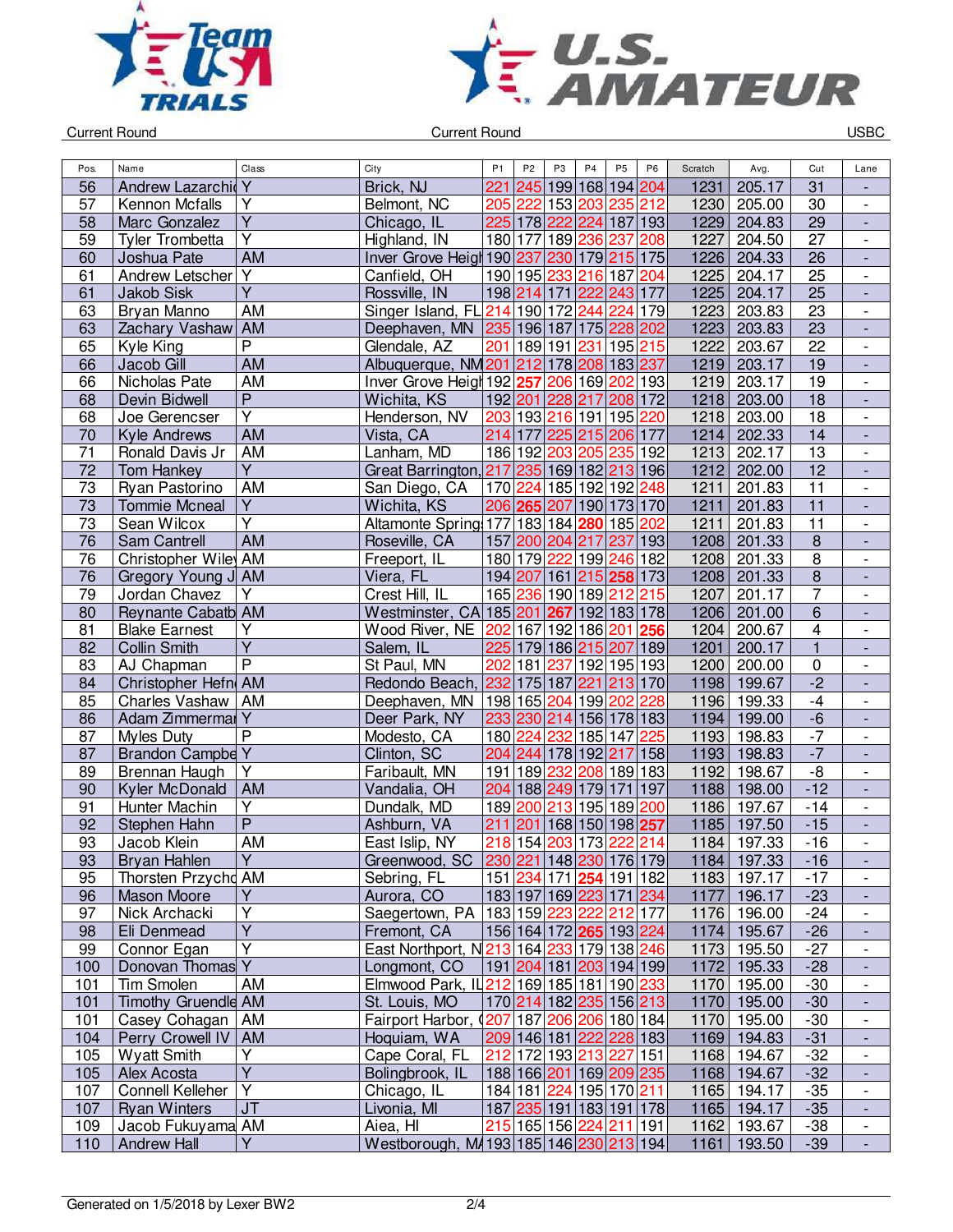



| Pos. | Name                         | Class                   | City                                          | P <sub>1</sub>                         | P <sub>2</sub> | P <sub>3</sub>          | P <sub>4</sub> | P <sub>5</sub>       | P <sub>6</sub> | Scratch | Avg.             | Cut    | Lane                         |
|------|------------------------------|-------------------------|-----------------------------------------------|----------------------------------------|----------------|-------------------------|----------------|----------------------|----------------|---------|------------------|--------|------------------------------|
| 111  | Parker Johnson               | Y                       | Selma, TX                                     | 213                                    | 178            | 197                     | 179            | 212                  | 179            | 1158    | 193.00           | $-42$  | $\overline{\phantom{0}}$     |
| 112  | <b>Tim Ursillo</b>           | <b>AM</b>               | Lakeside, CA                                  |                                        |                | 174 197 210 193 185 198 |                |                      |                | 1157    | 192.83           | $-43$  | $\overline{\phantom{a}}$     |
| 113  | Korey Balbach                | Υ                       | Mankato, MN                                   |                                        |                | 162 189 239 200 169 196 |                |                      |                | 1155    | 192.50           |        |                              |
|      |                              |                         |                                               |                                        |                |                         |                |                      |                | 1155    |                  | $-45$  | $\overline{\phantom{0}}$     |
| 113  | <b>Anthony Schaner Y</b>     |                         | Glendale, CA                                  |                                        |                | 201 204 185 200 190 175 |                |                      |                |         | 192.50           | $-45$  | $\qquad \qquad \blacksquare$ |
| 115  | Spencer Robarge Y            |                         | Springfield, MO                               |                                        |                | 195 172 185 193 192 217 |                |                      |                | 1154    | 192.33           | $-46$  | $\overline{\phantom{a}}$     |
| 116  | Mason Yamada                 | $\overline{Y}$          | Kenai, AK                                     |                                        |                | 163 177 229 246 180 156 |                |                      |                | 1151    | 191.83           | $-49$  | $\overline{a}$               |
| 116  | Daniel Bolan                 | $\overline{\mathsf{Y}}$ | Orlando, FL                                   |                                        |                | 181 175 235 203 175 182 |                |                      |                | 1151    | 191.83           | $-49$  | $\overline{\phantom{a}}$     |
| 118  | Kevin Valmonte               | <b>AM</b>               | Upland, CA                                    |                                        |                | 148 206 200 211         |                | 178 207              |                | 1150    | 191.67           | $-50$  |                              |
| 118  | <b>Bradley Nakamur</b> Y     |                         | Pearl City, HI                                |                                        |                | 160 200 220 183 196 191 |                |                      |                | 1150    | 191.67           | $-50$  | $\overline{\phantom{a}}$     |
| 120  | Alec Keplinger               | $\overline{Y}$          | Coldwater, MI                                 |                                        |                | 187 173 192 182 235 180 |                |                      |                | 1149    | 191.50           | $-51$  | ÷,                           |
| 121  | Michael Kicmal               | AM                      | LaGrange, IL                                  |                                        |                | 203 192 182 210         |                | 214 146              |                | 1147    | 191.17           | $-53$  | $\blacksquare$               |
| 122  | Cooper Tate                  | $\overline{Y}$          | Vadnais Heights, 182 162 231 223 182 164      |                                        |                |                         |                |                      |                | 1144    | 190.67           | $-56$  | $\overline{\phantom{a}}$     |
| 123  | Hunter Kempton               | Υ                       | Buzzards Bay, M212 205 145 186 226 167        |                                        |                |                         |                |                      |                | 1141    | 190.17           | $-59$  | $\overline{\phantom{0}}$     |
| 124  | Steven Faulkner              | Υ                       | Butner, NC                                    |                                        |                | 165 191 191 205 176 210 |                |                      |                | 1138    | 189.67           | $-62$  |                              |
| 125  | Chase Kaufman                | Υ                       | Swartz Creek, MI 185 169 194 217              |                                        |                |                         |                | 192 179              |                | 1136    | 189.33           | $-64$  | $\overline{\phantom{a}}$     |
| 126  | Dawson Miller                | Y                       | Huntingtown, MD 178 168 184 233 150 222       |                                        |                |                         |                |                      |                | 1135    | 189.17           | $-65$  | $\frac{1}{2}$                |
| 127  | Alexander Horton Y           |                         | Douglassville, PA 189 242 181 182 191 146     |                                        |                |                         |                |                      |                | 1131    | 188.50           | $-69$  | $\overline{\phantom{0}}$     |
| 128  | Matthew Stephen: P           |                         | Houston, TX                                   |                                        |                | 176 188 212 184         |                | 171 198              |                | 1129    | 188.17           | $-71$  | $\blacksquare$               |
| 129  | Avery Wolf                   | $\overline{\mathsf{Y}}$ | Skokie, IL                                    |                                        |                | 214 169 210 199 196 139 |                |                      |                | 1127    | 187.83           | $-73$  | $\overline{\phantom{a}}$     |
| 130  | <b>Kris Prather</b>          | $\overline{P}$          | Milton, FL                                    |                                        |                | 137 230 246 157         |                | 144 208              |                | 1122    | 187.00           | $-78$  | $\overline{a}$               |
| 131  | Robert Altieri               | $\overline{\mathsf{P}}$ | Vancouver, WA                                 | 200                                    |                | 174 167 183             |                | 233 162              |                | 1119    | 186.50           | $-81$  | $\blacksquare$               |
| 132  | Michael Harmon               | $\overline{Y}$          | Rockledge, FL                                 |                                        |                | 199 188 180 155 182 214 |                |                      |                | 1118    | 186.33           | $-82$  | $\overline{\phantom{a}}$     |
| 133  | Conner Lackey                | Υ                       | Jackson, MI                                   |                                        |                | 169 168 169 233 167 211 |                |                      |                | 1117    | 186.17           | $-83$  | $\overline{\phantom{0}}$     |
| 134  | Michael Duran                | $\overline{\mathsf{P}}$ | Banning, CA                                   |                                        |                | 210 165 203 184 159 190 |                |                      |                | 1111    | 185.17           | $-89$  | $\overline{\phantom{a}}$     |
| 134  | Kevin Jones                  | AM                      | Covina, CA                                    |                                        |                | 192 179 183 166 204 187 |                |                      |                | 1111    | 185.17           | $-89$  | $\overline{\phantom{0}}$     |
| 136  | Brandon Mooney               | $\overline{Y}$          | Roscoe, IL                                    |                                        |                | 177 155 180 193 214 191 |                |                      |                | 1110    | 185.00           | $-90$  | $\blacksquare$               |
| 137  | Jacob Kostoff                | $\overline{Y}$          | Trinity, FL                                   |                                        |                | 148 169 181 143 245 221 |                |                      |                | 1107    | 184.50           | $-93$  | $\overline{\phantom{a}}$     |
| 138  | Jaxon Helland                | $\overline{\mathsf{Y}}$ | Mound, MN                                     |                                        |                | 184 176 182 169 212 183 |                |                      |                | 1106    | 184.33           | $-94$  | $\blacksquare$               |
| 139  | Alexander Sorge              | $\overline{Y}$          | Monmouth Juncti 183 194 167 192 187 181       |                                        |                |                         |                |                      |                | 1104    | 184.00           | $-96$  | $\overline{\phantom{a}}$     |
| 140  | Jamey Kragh                  | $\overline{Y}$          | Minot, ND                                     |                                        |                | 197 167 179 199 184 175 |                |                      |                | 1101    | 183.50           | $-99$  | $\overline{a}$               |
| 141  | Tristan Leyen                | $\overline{\mathsf{Y}}$ | Perry Hall, MD                                |                                        |                | 167 178 175 167         |                | $\overline{245}$ 160 |                | 1092    | 182.00           | $-108$ | $\blacksquare$               |
| 141  | <b>Christian Miller</b>      | Ÿ                       | Homosassa, FL                                 |                                        |                | 191 166 193 170 179 193 |                |                      |                | 1092    | 182.00           | $-108$ | $\blacksquare$               |
| 143  | Frederick Peters AM          |                         | Muskego, WI                                   |                                        |                | 176 196 162 179 148 226 |                |                      |                | 1087    | 181.17           | $-113$ | $\overline{\phantom{0}}$     |
| 143  | Benjamin Hardin              | Y                       | Odessa, FL                                    |                                        |                | 175 210 124 214         |                | 215 149              |                | 1087    | 181.17           | $-113$ | $\blacksquare$               |
| 145  | <b>Austin Aude</b>           | AM                      | Lincoln, NE                                   | 204                                    |                | 184 191 193 129 185     |                |                      |                | 1086    | 181.00           | $-114$ |                              |
|      | Jonathan William Y           |                         |                                               |                                        |                |                         |                |                      |                | 1084    |                  | $-116$ |                              |
| 146  | Matthew Diamond AM           |                         | Johnson City, TN 155 193 178 133 235 190      |                                        |                |                         |                |                      |                | 1072    | 180.67<br>178.67 |        | $\frac{1}{2}$                |
| 147  |                              | Y                       | Centerville, OH                               |                                        |                | 205 134 179 192 181 181 |                |                      |                |         |                  | $-128$ | $\overline{\phantom{a}}$     |
| 148  | <b>Casen Stickler</b>        |                         | Bixby, OK                                     |                                        |                | 162 225 155 196 181 150 |                |                      |                | 1069    | 178.17           | $-131$ |                              |
| 148  | Justin Larson                | Υ                       | Fairport, NY                                  |                                        |                | 156 202 153 195 198 165 |                |                      |                |         | 1069 178.17      | $-131$ |                              |
| 150  | Nicholas Burgess AM          |                         | Jersey Village, T 168 212 156 166 174 192     |                                        |                |                         |                |                      |                |         | 1068 178.00      | $-132$ | $\frac{1}{2}$                |
| 150  | Ryan Liederbach AM           |                         | Northfield, OH                                |                                        |                | 117 210 180 167 233 161 |                |                      |                |         | 1068 178.00      | $-132$ | $\overline{\phantom{0}}$     |
| 152  | Nicholas Alford              | AM                      | Moreno Valley, C 209 194 181 135 188 158      |                                        |                |                         |                |                      |                |         | 1065 177.50      | $-135$ | $\overline{\phantom{a}}$     |
| 153  | Andrew Cannuli               | Y                       | Moorestown, NJ   146  186  166  193  183  184 |                                        |                |                         |                |                      |                | 1058    | 176.33           | $-142$ | $\overline{\phantom{0}}$     |
| 154  | Gannon Takayesi Y            |                         | Flower Mound, T 167 152 155 201 203 179       |                                        |                |                         |                |                      |                | 1057    | 176.17           | $-143$ | $\qquad \qquad \blacksquare$ |
| 155  | Nolan Hughes                 | Υ                       | Raleigh, NC                                   |                                        |                | 154 189 157 186 194 171 |                |                      |                | 1051    | 175.17           | $-149$ | $\overline{\phantom{0}}$     |
| 155  | Logan Williams               | $\overline{Y}$          | Anchorage, AK                                 | 142 190  <mark>211</mark>  197 134 177 |                |                         |                |                      |                | 1051    | 175.17           | $-149$ | $\qquad \qquad \blacksquare$ |
| 157  | Brandon Wander AM            |                         | Foothill Ranch, C 160 181 203 164 169 168     |                                        |                |                         |                |                      |                | 1045    | 174.17           | $-155$ | $\overline{\phantom{a}}$     |
| 158  | Roderic Ramos                | <b>AM</b>               | Mililani, HI                                  |                                        |                | 195 177 171 139 180 182 |                |                      |                | 1044    | 174.00           | $-156$ | $\overline{\phantom{a}}$     |
| 159  | Alex Abieras                 | AM                      | Tustin, CA                                    |                                        |                | 150 142 179 206 185 181 |                |                      |                | 1043    | 173.83           | $-157$ | $\blacksquare$               |
| 159  | <b>Zachary Singer</b>        | Υ                       | Buffalo Grove, IL 182 196 156 154 175 180     |                                        |                |                         |                |                      |                |         | 1043 173.83      | $-157$ | $\overline{\phantom{a}}$     |
| 161  | TJ Rock                      | $\overline{Y}$          | Henderson, NV                                 |                                        |                | 202 167 178 154 186 151 |                |                      |                | 1038    | 173.00           | $-162$ | $\overline{\phantom{a}}$     |
| 162  | Nicholas Sommer <sub>Y</sub> |                         | Roscoe, IL                                    |                                        |                | 176 169 155 187 178 170 |                |                      |                |         | 1035 172.50      | $-165$ | $\overline{\phantom{a}}$     |
| 162  | <b>Reed Ross</b>             | AM                      | Faribault, MN                                 |                                        |                | 143 169 163 181 196 183 |                |                      |                | 1035    | 172.50           | $-165$ | $\overline{\phantom{a}}$     |
| 162  | <b>Cody Stevens</b>          | Υ                       | Miami Gardens, F167 188 187 156 169 168       |                                        |                |                         |                |                      |                |         | 1035 172.50      | $-165$ | $\overline{\phantom{a}}$     |
| 165  | Jake Brett                   | $\overline{Y}$          | Kapolei, HI                                   |                                        |                | 156 161 150 168 201 189 |                |                      |                |         | 1025 170.83      | $-175$ | $\overline{\phantom{0}}$     |